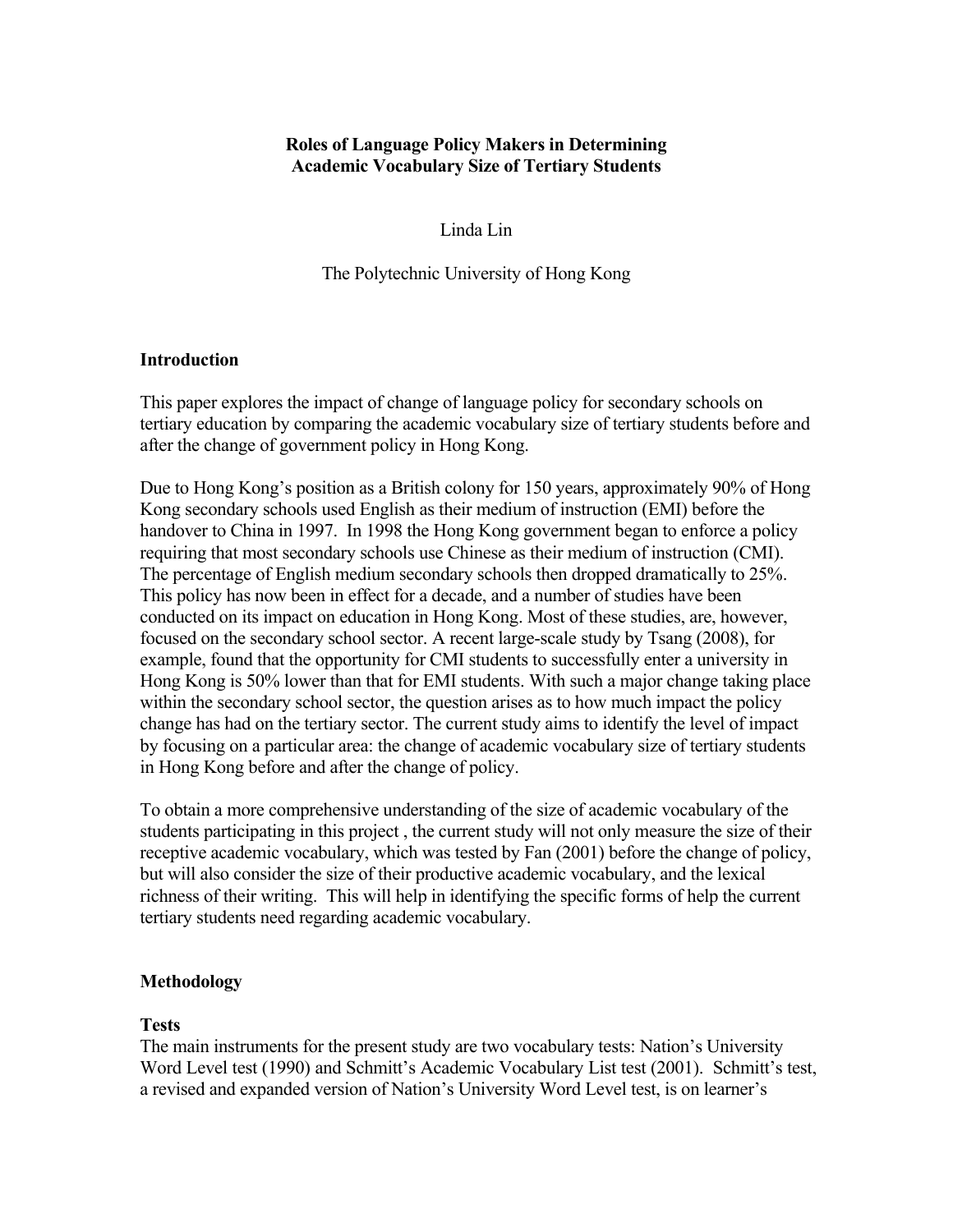receptive vocabulary. It is based on Coxhead's Academic Word List, which was compiled from a corpus of 3.5 million words of written academic text in a variety of disciplines (Coxhead, 2000). The vocabulary in the test represents the words tertiary students need for academic studies. Nation's test is on learner's active or semi-productive vocabulary, since the words are tested in given contexts. Both tests are on the  $5<sup>th</sup>$  level in the Vocabulary Levels Tests and are aimed at testing a learner's academic vocabulary size.

Both the tests and essay writing were administered in a controlled condition, i.e. in a classroom environment, and monitored by an instructor. No dictionary was allowed during the whole process.

### **Subjects**

Over 1000 students in the Polytechnic University of Hong Kong were invited to participate in the two tests and 761 students (41% male and 59% female) participated. Of these participants, 413 volunteered to write an argumentative essay after the tests. The essays were later typed and then processed on Vocabprofiler. The tests were delivered in two slots: the first semester of the 2006 academic year, and that of 2007. All the participants were educated at secondary school in Hong Kong after the change of language policy.

#### **Findings and analysis**

### **1. Receptive vocabulary test – before and after change of policy**

This test is to identify the size of passive vocabulary, the words a learner needs for reading and listening. For this test, participants are required to match a tested word with the correct explanation for the word. There are 30 items in the test.

Fan (2001) employed this test to gauge the vocabulary needs of tertiary students in Hong Kong before the change of policy and found university students then had "sufficient academic vocabulary for their study" (p.82). The present study, however, identified that 17.5% of the tertiary students did not reach the satisfactory level (80% correct in the test), which means they need help with their academic vocabulary (see Table1). This finding indicates that the change of policy in medium of instruction in secondary schools has had a significant impact on the size of academic vocabulary of tertiary students in Hong Kong. This is possibly because the change of language in textbooks from English to Chinese has dramatically decreased students' exposure to English vocabulary, and this could in turn lead to a reduction in the ability of these students to read textbooks and study-related materials.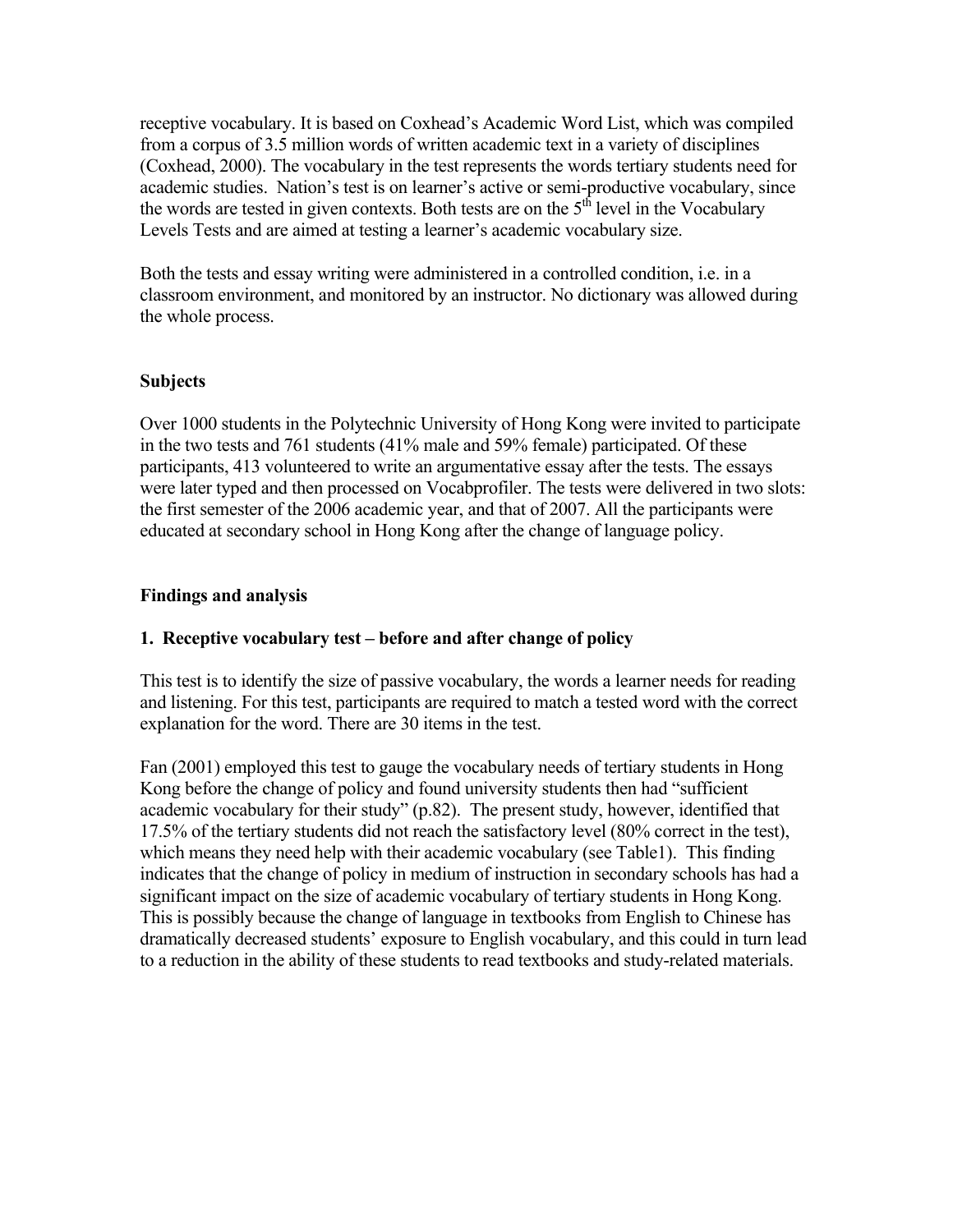|  | Table 1 Results of the Receptive Test |  |
|--|---------------------------------------|--|
|  |                                       |  |

|              |                                  | <b>MOI Group</b> |            |        |
|--------------|----------------------------------|------------------|------------|--------|
|              |                                  | EMI              | <b>CMI</b> | Total  |
| knowledge    | Top 25%                          | 133              | 28         | 161    |
| of receptive |                                  | 35.8%            | 12.8%      | 27.3%  |
| vocabulary   | Satisfactory (24 - 28 items)     | 220              | 106        | 326    |
|              |                                  | 59.1%            | 48.6%      | 55.3%  |
|              | Not satisfactory (20 - 23 items) | 19               | 59         | 78     |
|              |                                  | 5.1%             | 27.1%      | 13.2%  |
|              | Poor (less than 20 items)        | 0                | 25         | 25     |
|              |                                  | .0%              | 11.5%      | 4.2%   |
| Total        |                                  | 372              | 218        | 590    |
|              |                                  | 100.0%           | 100.0%     | 100.0% |

Satisfactory performance refers to knowing a minimum of 24 target words (or 80%).

To further investigate which group of students experiences a more serious impact, we analysed the performance of EMI and CMI students and found that the former performed significantly better in the test. A large majority of EMI students (94.9%) gained a satisfactory score, while only 61.5% of CMI students could reach this level of performance. This is to say that only a very small number of EMI students (about 5%) need help with either understanding lectures or reading textbooks and study-related-materials in the university, whereas almost 40% of CMI need such help.

This result, again, indicates the significant impact of the level of exposure to English vocabulary in secondary schools on the reading and listening ability of tertiary students. EMI students who had large exposure to English vocabulary through reading English textbooks and being instructed in English in class are able to manage their studies in the university. Many of the CMI students, who did not have such an exposure to English vocabulary, might find it difficult to understand lectures and cope with the required readings.

### **2. Productive test**

This test is designed to gauge a learner's active academic vocabulary, the vocabulary needed for producing academic output, i.e., speaking and writing. This designation makes this test more demanding than the receptive one. It is therefore not surprising that the scores from this test are significantly lower than those from the receptive one (see Table 2 below). This adds further evidence to the established understanding that the distinction between knowing a word passively and knowing a word actively is significant. (Schmitt, 2000)

| $1$ avit $4$<br>- Comparison or vocabulary Knowledge by Incurant of msu action |                        |  |               |  |  |  |
|--------------------------------------------------------------------------------|------------------------|--|---------------|--|--|--|
|                                                                                | <b>EMI</b> ( $N=372$ ) |  | $CMI$ (N=218) |  |  |  |
|                                                                                | mean                   |  | mean          |  |  |  |
| Percentage of words known                                                      | $909^{\rm a}$          |  |               |  |  |  |

**Table 2 Comparison of vocabulary knowledge by medium of instruction**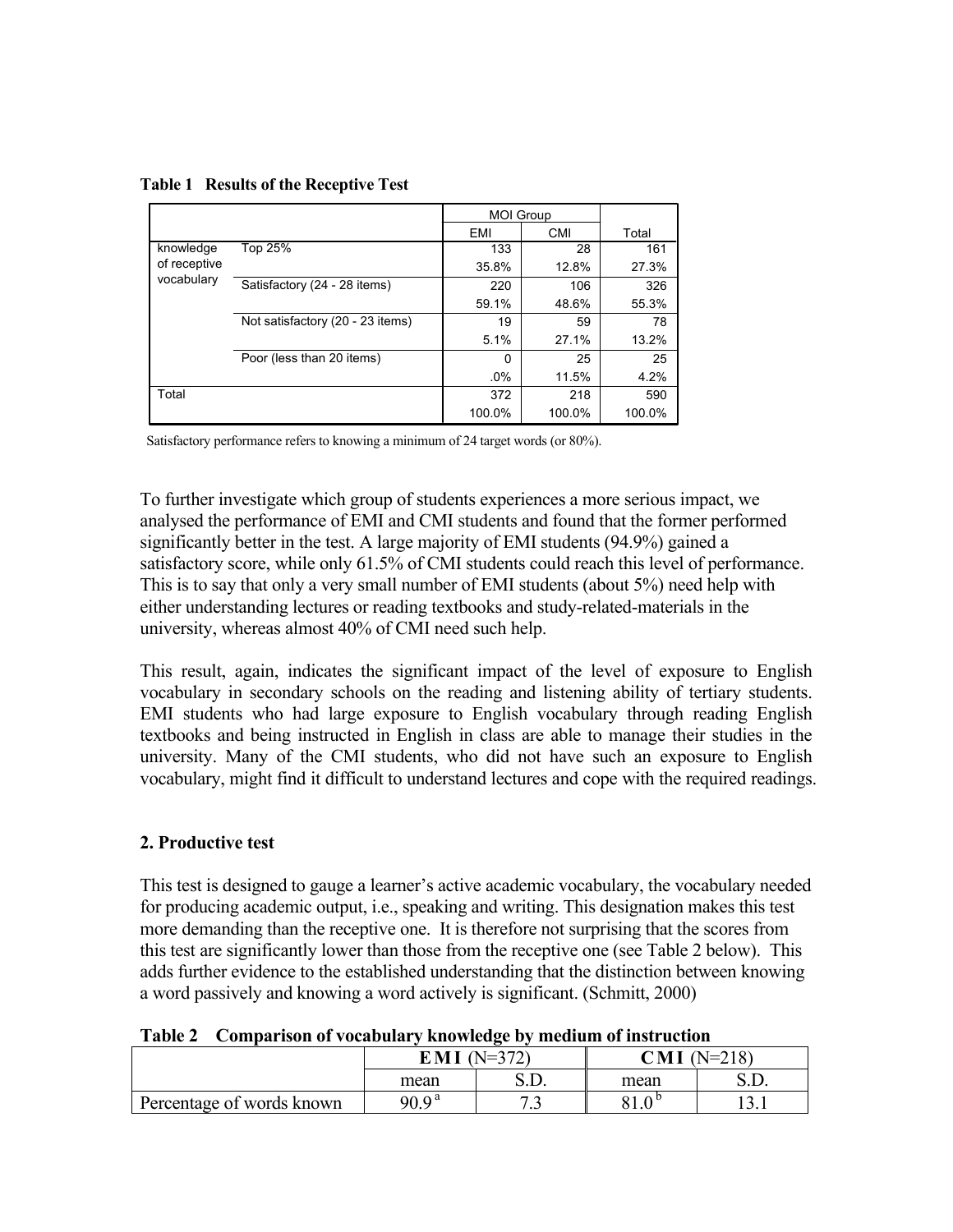| (Receptive Test)          |       |      |             |      |
|---------------------------|-------|------|-------------|------|
| Percentage of words known | 54.4ª | 16.7 | $276^\circ$ | 16.8 |
| (Productive Test)         |       |      |             |      |

There is a significant difference between the CMI and EMI students if the superscripts are different.

The results of this test show that the size of the participants' productive academic vocabulary is much smaller and the difference in the performance of these two groups of students is even more significant**:** 23.3% of the EMI students demonstrated a satisfactory knowledge of academic vocabulary, whereas only 2.3% of the CMI students did so (see Table 3 below).

This finding suggests that almost a quarter of EMI students (about 23%) could use academic vocabulary correctly in writing academic papers and delivering academic presentations while only very few CMI students (about 2%) could reach this level of performance.

| Number of | Percentage of | <b>EMI</b> |            | <b>CMI</b> |            |
|-----------|---------------|------------|------------|------------|------------|
| words     | words known   | Frequency  | Cumulative | Frequency  | Cumulative |
| known**   |               | $(N=377)$  | percent    | $(N=221)$  | percent    |
| 18        | 100           |            | 0.8        |            |            |
| 17        | 94.4          |            | 1.6        |            |            |
| 16        | 88.9          |            | 3.4        |            |            |
| 15        | 83.3          | 13         | 6.9        |            | 0.5        |
| $*14$     | 77.8          | 14         | 10.6       |            | 1.8        |
|           | <b>Total</b>  |            | 23.3       |            |            |

**Table 3 Results of the Productive Test** 

\* Students who score 83% or higher (14 items or more) in the test perform satisfactorily.

These findings show that the medium of instruction in secondary schools has an even more significant impact on the productive language skills of tertiary students. Given this, and since "productive use of academic vocabulary is an important component of academic success" (Nation, 2001, p.197), immediate assistance on productive academic vocabulary ought to be provided to students, in particular CMI students, in Hong Kong.

# **3. Writing test**

The writing test was conducted in order to identify whether those who performed well in the vocabulary tests could activate more academic vocabulary in their essay writing. In order to do this we compared the number of academic words employed by groups who performed at different levels in the receptive test. An ANOVA test (see Table 4) shows a significant difference  $(p=0.00)$  in the number of academic words activated by different groups: the higher level the participants achieved in the test, the more academic vocabulary they activated in their writing. This suggests that learners who know more academic words use more academic words in written communication.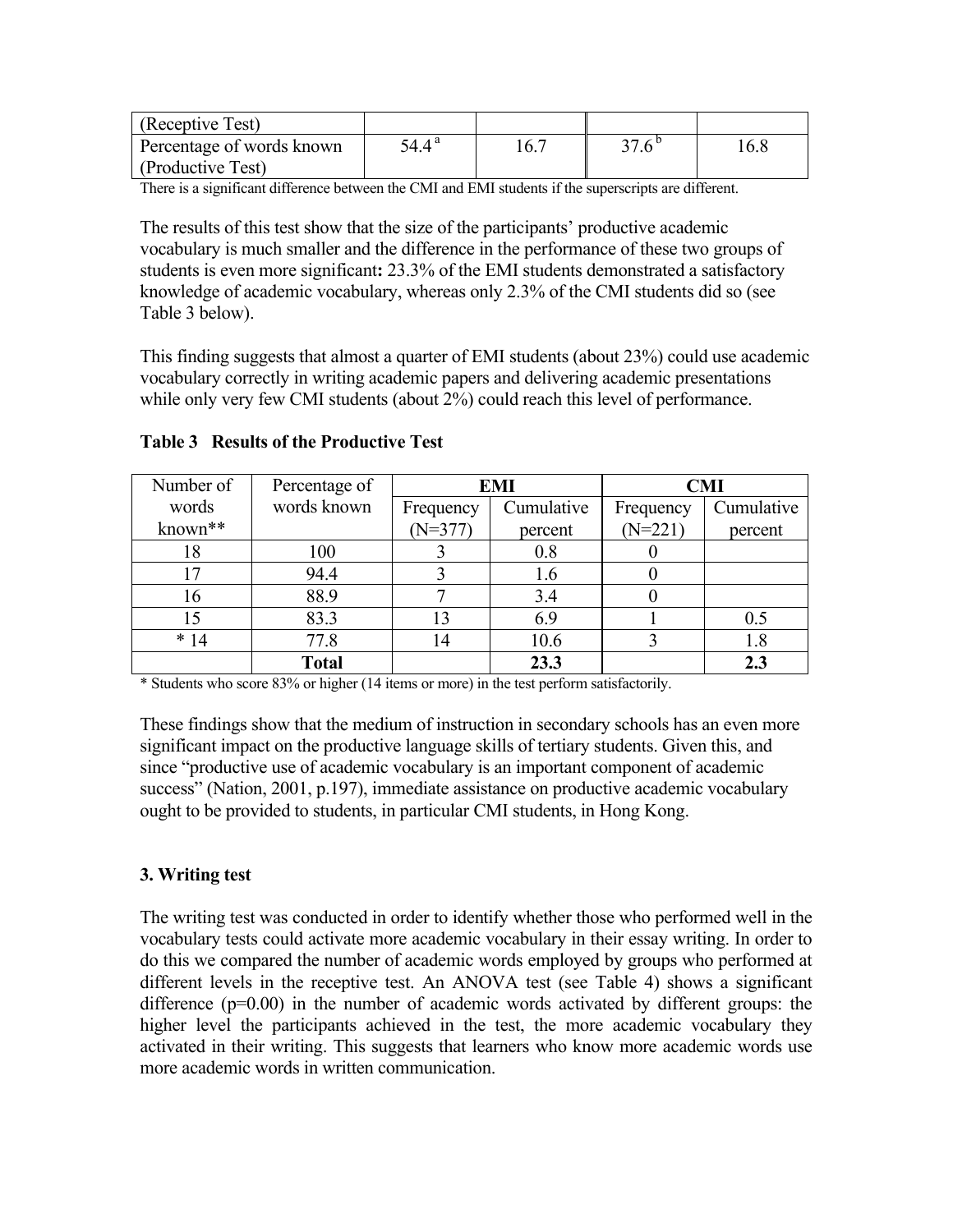| receptive vocabulary      |           |                                     |      |     |     |
|---------------------------|-----------|-------------------------------------|------|-----|-----|
| knowledge                 | $N = 420$ | <b>Number of AWL words in essay</b> |      |     |     |
|                           |           | mean                                | S.D. | min | max |
| Satisfactory (top 25%)    | 97        | 22 <sup>3</sup>                     | 20   |     | 46  |
| Satisfactory              | 249       | $18.0^{b}$                          | 2.0  |     | 45  |
| Not satisfactory          | 58        | $13.5^{\circ}$                      | 2.1  |     | 27  |
| Poor (less than 20 items) | 16        | $108^{\circ}$                       | 22   | 4   | 19  |

**Table 4 Effect of receptive vocabulary on activated academic vocabulary in writing** 

There is a significant difference in the number of AWL words used if the superscript is different.

Apart from this, the results of the test also show a strong positive correlation between a learner's academic vocabulary size and the quality of his academic writing, further confirming Nation's conviction that "knowing academic vocabulary is a high priority goal for learners who wish to do academic study in English" (p.197). It can be seen from Table 5 that EMI students who have gained a larger academic vocabulary size produced much more top quality essays (15.5% A grade) than CMI students (2% A grade).

|         |         | <b>MOI Group</b> |            |        |
|---------|---------|------------------|------------|--------|
|         |         | EMI              | <b>CMI</b> | Total  |
| Essay   | D Grade | 5                | 10         | 15     |
| writing |         | 3.2%             | 10.0%      | 5.9%   |
| grade   | C grade | 66               | 56         | 122    |
|         |         | 42.6%            | 56.0%      | 47.8%  |
|         | B grade | 60               | 32         | 92     |
|         |         | 38.7%            | 32.0%      | 36.1%  |
|         | A grade | 24               | 2          | 26     |
|         |         | 15.5%            | 2.0%       | 10.2%  |
| Total   |         | 155              | 100        | 255    |
|         |         | 100.0%           | 100.0%     | 100.0% |

**Table 5 Writing proficiency and medium of instruction** 

These findings provide more evidence for the argument that medium of instruction in secondary schools is of importance for the tertiary sector. English medium schools provide their students with more exposure to English academic vocabulary. This exposure then enables learners to activate more academic vocabulary in their written communication, and, more importantly, to write higher quality essays.

### **Conclusion**

The study has found language policy makers play a crucial role in determining the language proficiency of students. The Hong Kong language makers' decision in changing the medium of instruction in secondary schools has had a significant and negative impact on the size of academic vocabulary of tertiary students. The size of academic vocabulary of the tertiary